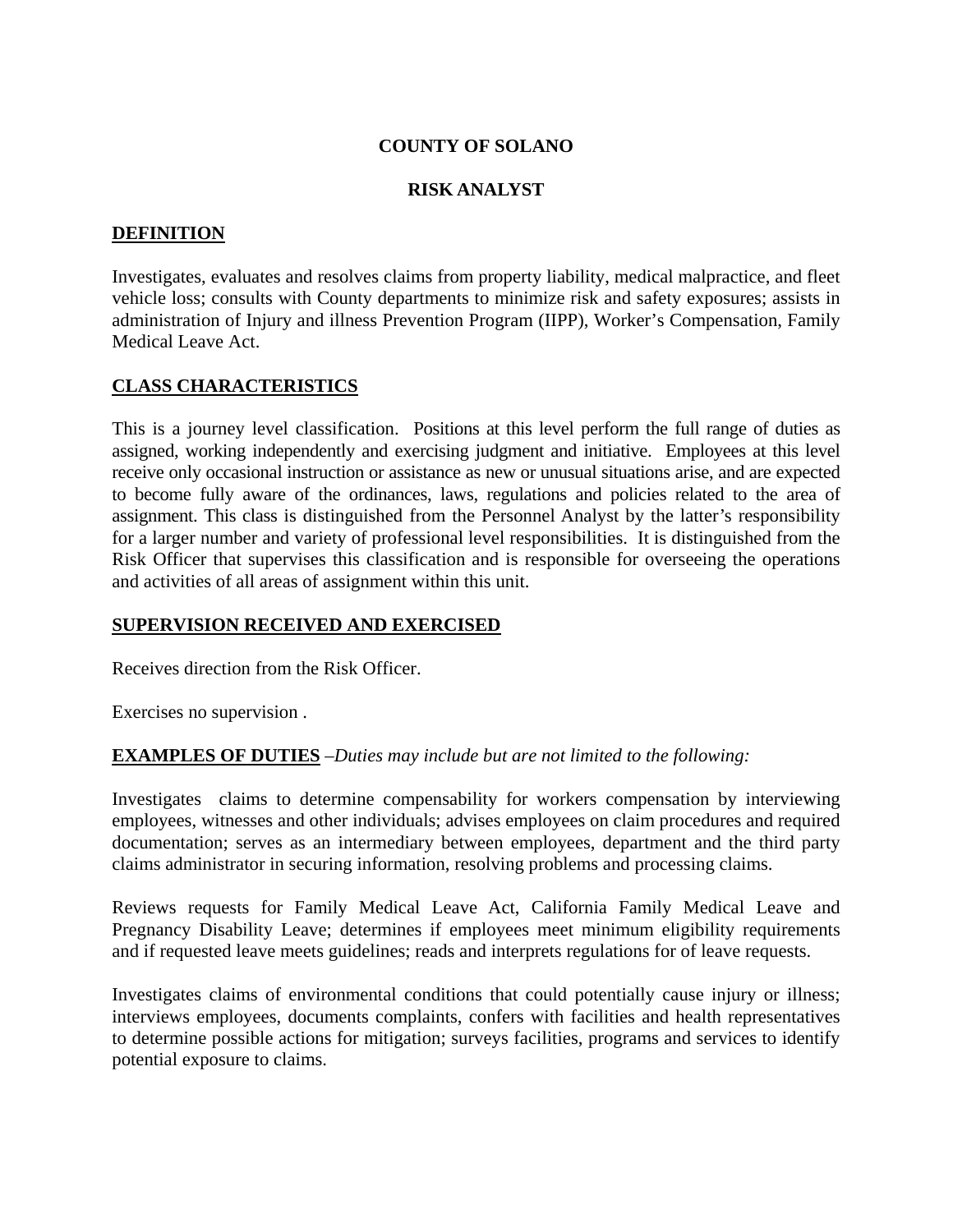Responds to requests for ergonomic adjustments made by departments; ensure that evaluations requests from doctors in workers compensation cases are referred through the third party administrator; implements adjustments.

Reviews certificates of insurance for coverage dates, liability coverage amounts and additional related language to determine financial responsibility.

Reviews and analyzes claims from property, liability, medical malpractice and fleet vehicle loss with claims administrator for loss control and corrective action; manages activities of liability claims administrator to ensure effective claims processing.

Conducts safety audits; provides safety and risk management training; implements the County risk management programs designed to reduce frequency and severity of losses throughout the County; revises and updates the County's safety manual.

Administers the IIPP; makes recommendations and changes as needed.

Attends meetings as required.

# **JOB RELATED AND ESSENTIAL QUALIFICATIONS**

### **Knowledge of:**

Federal and State legal statutes related to assigned area.

Principles and practices of loss control programs.

Medical and technical terminology used in industrial injury/illness cases and in the insurance industry.

Legal and political environment affecting local government.

# **Skill to:**

Operate office equipment including a personal computer, copy and fax machines and printers.

### **Ability to:**

Interpret and apply laws, regulations, ordinances and rules relating to workers' compensation programs.

Read and interpret rules, regulations and legislation/laws.

Analyze claims and accordance with applicable laws and County procedures and policies. Exercise independent judgment in resolving claims.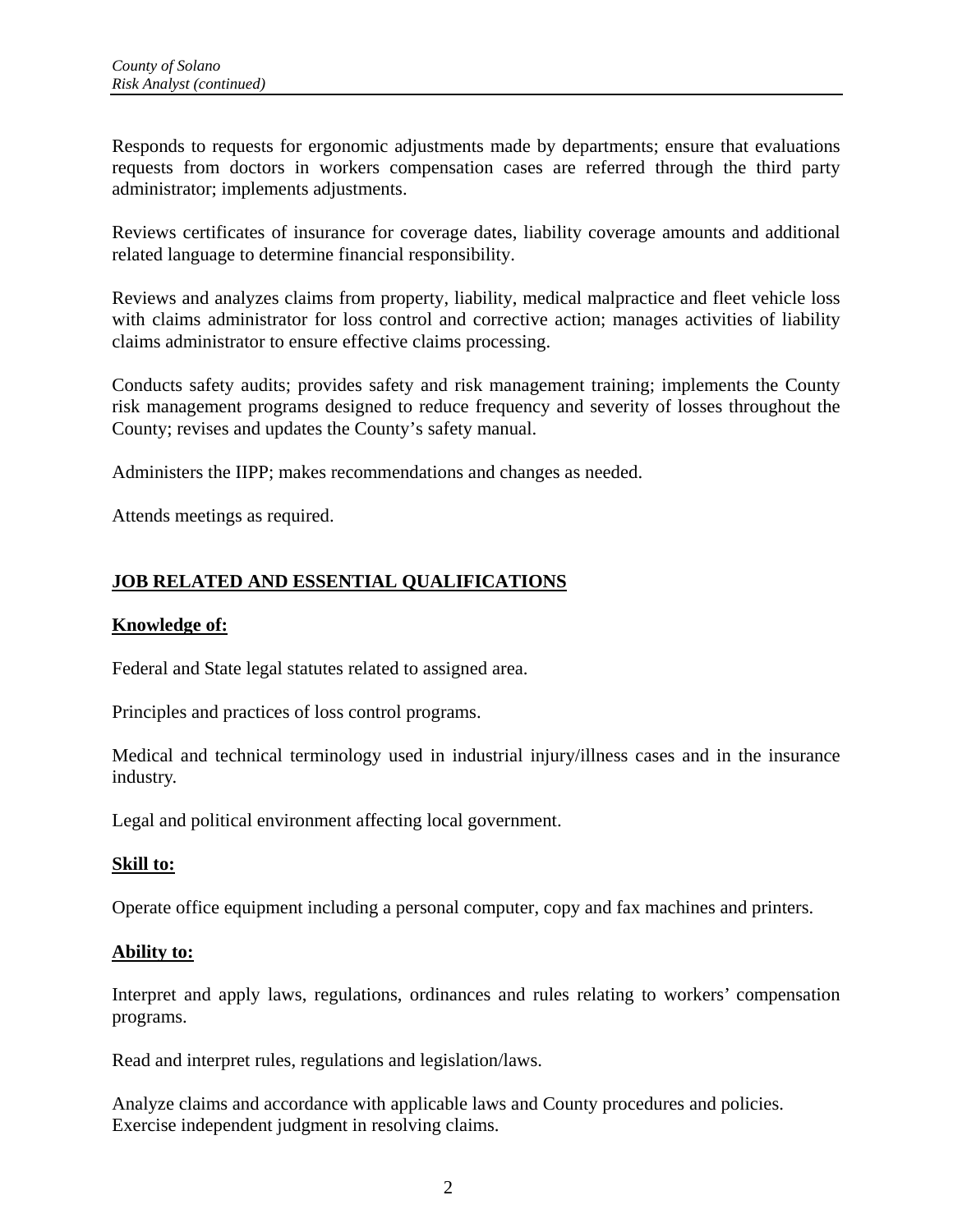Assist in providing safety training to employees.

Communicate effectively both verbally and in writing with people of diverse socio-economic backgrounds and temperaments; demonstrate tact and diplomacy.

Research regulations, procedures and/or technical reference materials; prepare narrative and statistical reports.

Maintain confidentiality of information.

Establish and maintain cooperative working relationships.

# **EXPERIENCE AND EDUCATION/TRAINING**

### **Experience:**

Two years of experience in the field of risk management, safety, worker's compensation or insurance is required.

### **Education/Training:**

A Bachelors Degree is required from an accredited college or university, preferably in business administration, risk management, industrial hygiene or safety; human resources management or public administration.

### **SPECIAL REQUIREMENTS**

Possession of, or ability to obtain, a valid California Class C driver's license may be required.

# **SUPPLEMENTAL INFORMATION**

Independent travel may be required.

# **ADA COMPLIANCE**

**Physical Ability:** Tasks involve the ability to exert light physical effort in sedentary to light work, but which may involve some lifting, carrying, pushing and/or pulling of objects and materials of light weight (5-10 pounds). Tasks may involve extended periods of time at a keyboard or workstation.

**Sensory Requirements:** Requires the ability to recognize and identify colors, shapes, sounds, forms, tastes or textures associated with job-related objects, materials and tasks.